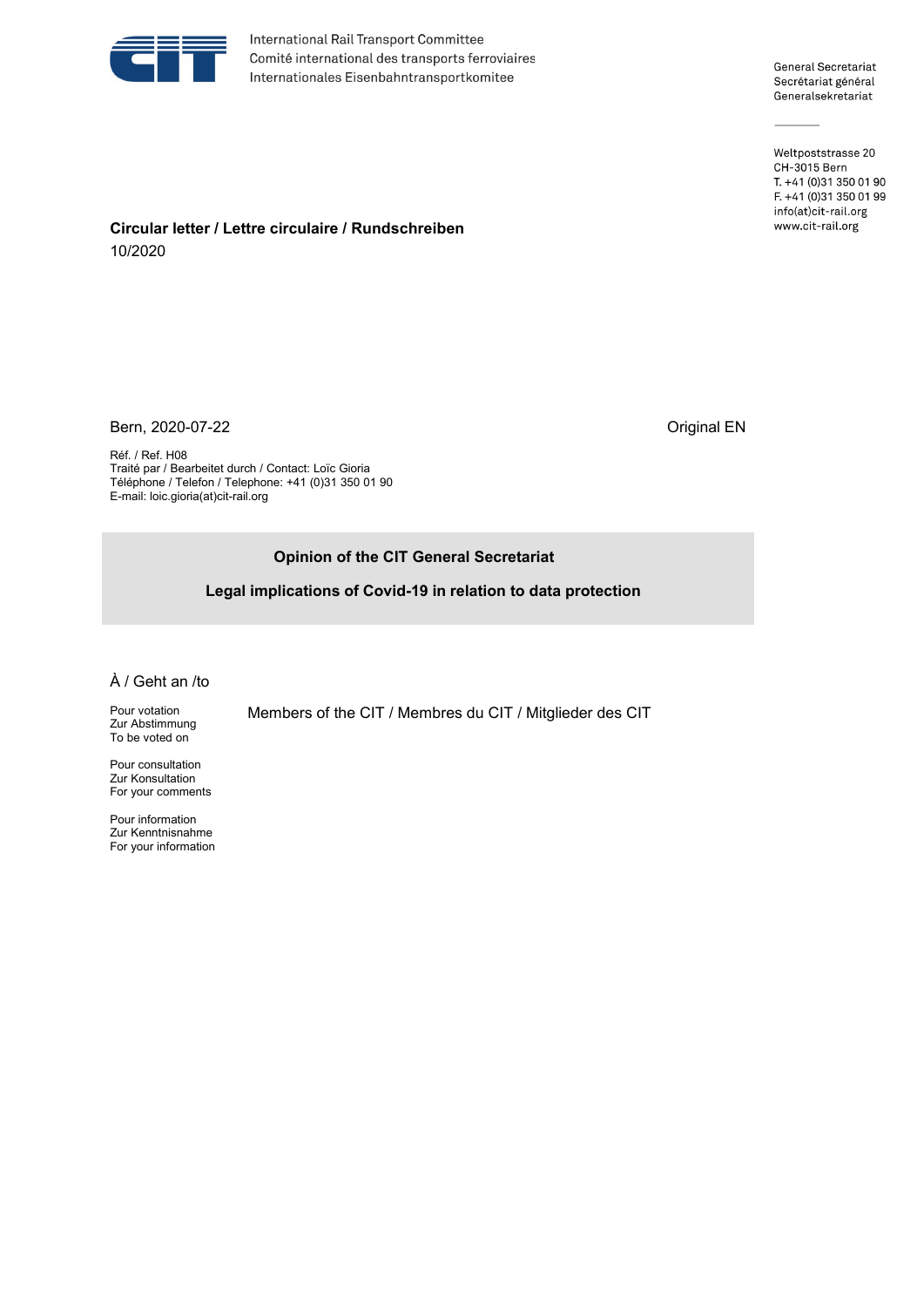

Dear Colleagues,

The CIT General Secretariat (hereinafter "the CIT GS") shares the following information and opinion on the legal implication of COVID-19 in relation to data protection. These are only considerations coming from the CIT GS and they do not bind the members of the CIT.

## **1. Processing of personal data in relation to COVID-19**

**Personal data** is defined as any information relating to an identified or identifiable natural person directly or indirectly, e.g.: name, an identification number, location data, an online identifier or to one or more factors specific to the physical, physiological, genetic, mental, economic, cultural or social identity of that natural person. Therefore, personal data is **any information that can be used to identify the person**.

It is necessary to have a justification to process personal data. **Processing** means activities like collecting, storing, recording, modifying, using, transferring, etc. personal data. In relation to COVID-19, different grounds could be used:

- Consent
- Performance of a contract
- Necessity for compliance with a legal obligation;
- Necessity in order to protect the vital interests of the data subject or of another natural person;
- Necessity for the performance of a task carried out in the public interest or in the exercise of official authority vested in the controller;
- Necessity for the purposes of the legitimate interests pursued by the controller or by a third party

#### 1.1 Personal information of employees

The national labour law of many countries foresees the obligation for employers to ensure the security (including health) of their employees.

Many data protection authorities admit that it is allowed for employers to collect the contact details (e.g. private number, private email address) of their employees, to enable them to inform (and also be informed) by their employees of their health. In some countries, however, such information may only be provided to the company's doctor. These data should be deleted as soon as they are no longer needed.

The collection of further personal data of employees should be avoided (e.g. travel destinations, etc.).

#### 1.2 Personal information of passengers

In some countries, such as France, passengers have had to show an authorisation to travel. In Italy, the provisions Prime Ministerial Decree of 26 April 2020 have entered the name ticket for all the railway companies active in the long distance, for online bookings of long-haul trains. The provisions require: *"the adoption of the name ticket in order to identify all passengers and manage any cases of presence on board of suspected or known cases of positivity to the virus "*

Trenitalia, contacted by the Health Authorities responsible for epidemiological containment and the search for the chain of contacts, can provide them with the list of passengers and their location, in order to facilitate the reconstruction of the chain of contacts. Trenitalia will not process information regarding anyone's positivity.

In other situations, where such a legal obligation does not exist, the carrier shall not be allowed to process such personal data, except if such a processing is necessary for the performance of the transport contract.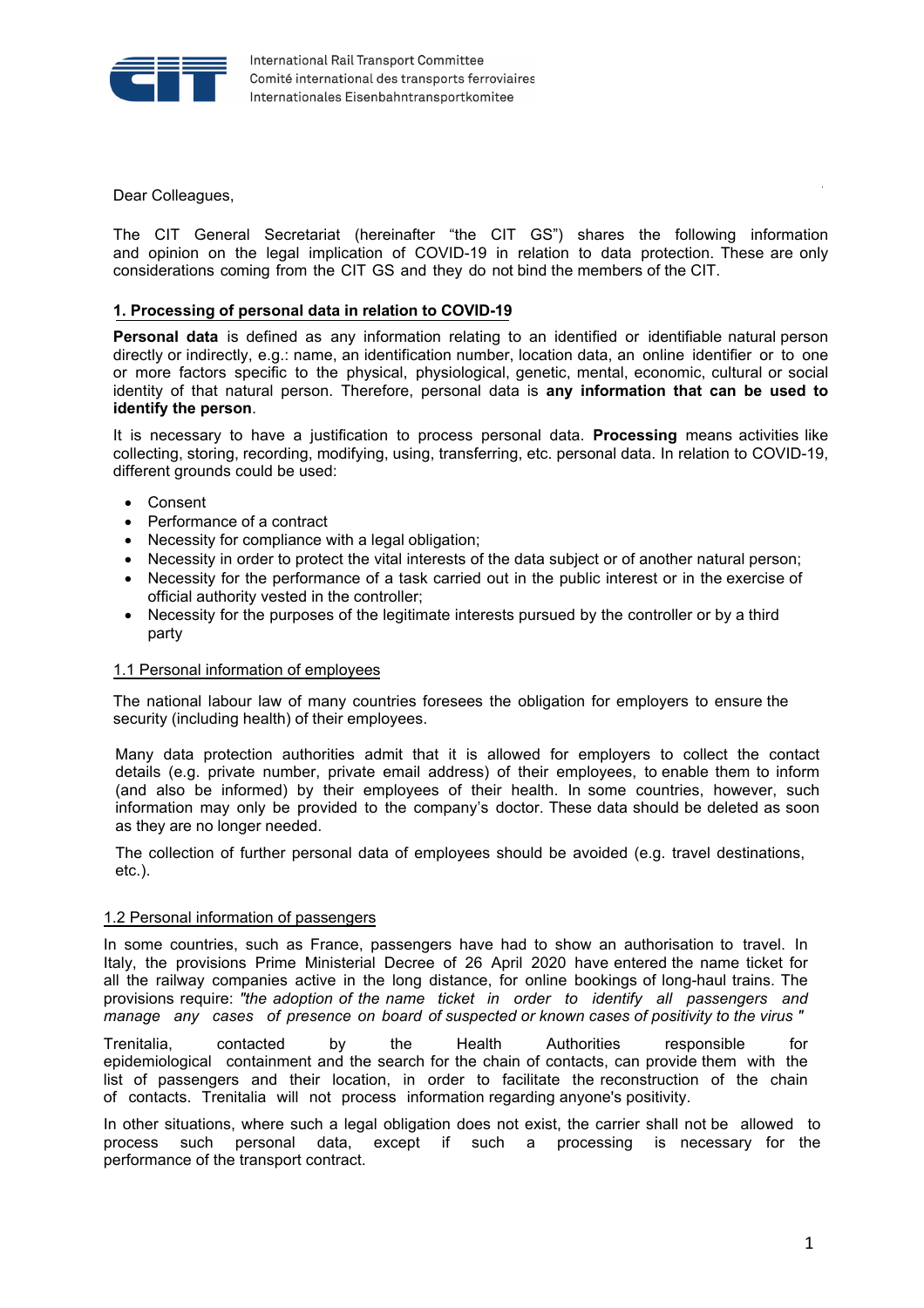# **2. Processing of sensitive data in relation to COVID-19**

**Sensitive data** mean personal data revealing racial or ethnic origin, political opinions, religious or philosophical beliefs, or trade union membership, and the processing of genetic data, biometric data for the purpose of uniquely identifying a natural person, data concerning health or data concerning a natural person's sex life or sexual orientation.

The justifications to process such personal data are stricter than for other personal data. In relation to COVID-19, different grounds could be used:

- Explicit consent
- Necessity in the field of employment and social security and social protection law
- Necessity to protect the vital interests of the data subject or of another natural person
- Necessity for substantial public interest
- Necessity for the purposes of preventive or occupational medicine, for the assessment of the working capacity of the employee, medical diagnosis, the provision of health or social care or treatment or the management of health or social care systems and services
- Necessity for reasons of public interest in the area of public health

## 2.1 Health data of employees

Measuring temperature is considered as processing of personal data in most of the countries and is, according to certain national authorities, not lawful, except if authorised by the law. It can be argued, however, that according to the legal obligation of employers to ensure the security of their employees that exists in some countries, the measurement of temperature should be allowed (through manual thermometer or thermo-cameras), because it permits an easy and quick check of all employees and visitors. The data collected can nevertheless not be stored or processed in any other way.

As far as other health data of employees are concerned, in principle, they don't have to be communicated to the employers, except if a legal obligation exists to do so. One exception can concern the fact if an employee is infected with COVID-19. Indeed, normally, when an employee is ill and needs to stay at home, he has, in principle, no obligation to reveal to his employer the cause of his illness. In relation to COVID-19, however, if an employee, who has or suspects they have COVID-19, has been in contact with other colleagues, according to some national data protection authorities, the employee should inform his employer (or in some countries the company doctor) that they has/might have COVID-19, so that the employer can alert those other colleagues to be tested. In some countries it is the authorities, who then alert the people, who were in contact with the sick employee. But the identity of the person infected should not be communicated to the other employees.

## 2.2 Health data of passengers

As far as taking the temperature of passenger is concerned, the measurement should follow the same rules as under Point 2.1 for reasons of public interest in the area of public health.

Other health data of passengers should not be communicated to the carrier, except if a legal obligation to do so exists.

## **3. Key points**

- Don't process personal data (including sensitive data) if not necessary (non-existence of a ground to do so)
- If necessary, process (collect, store, use, disclose, etc.) only the minimum amount of personal data (including sensitive data)
- Comply in principle with the rights of your passengers/employees as regards data protection (right to be informed, right to object, right of access, right to portability, right to be forgotten, right to rectification)
- Ensure that you have measures in place to keep personal data (including sensitive data) secure (e.g. no data breach possible, etc.)